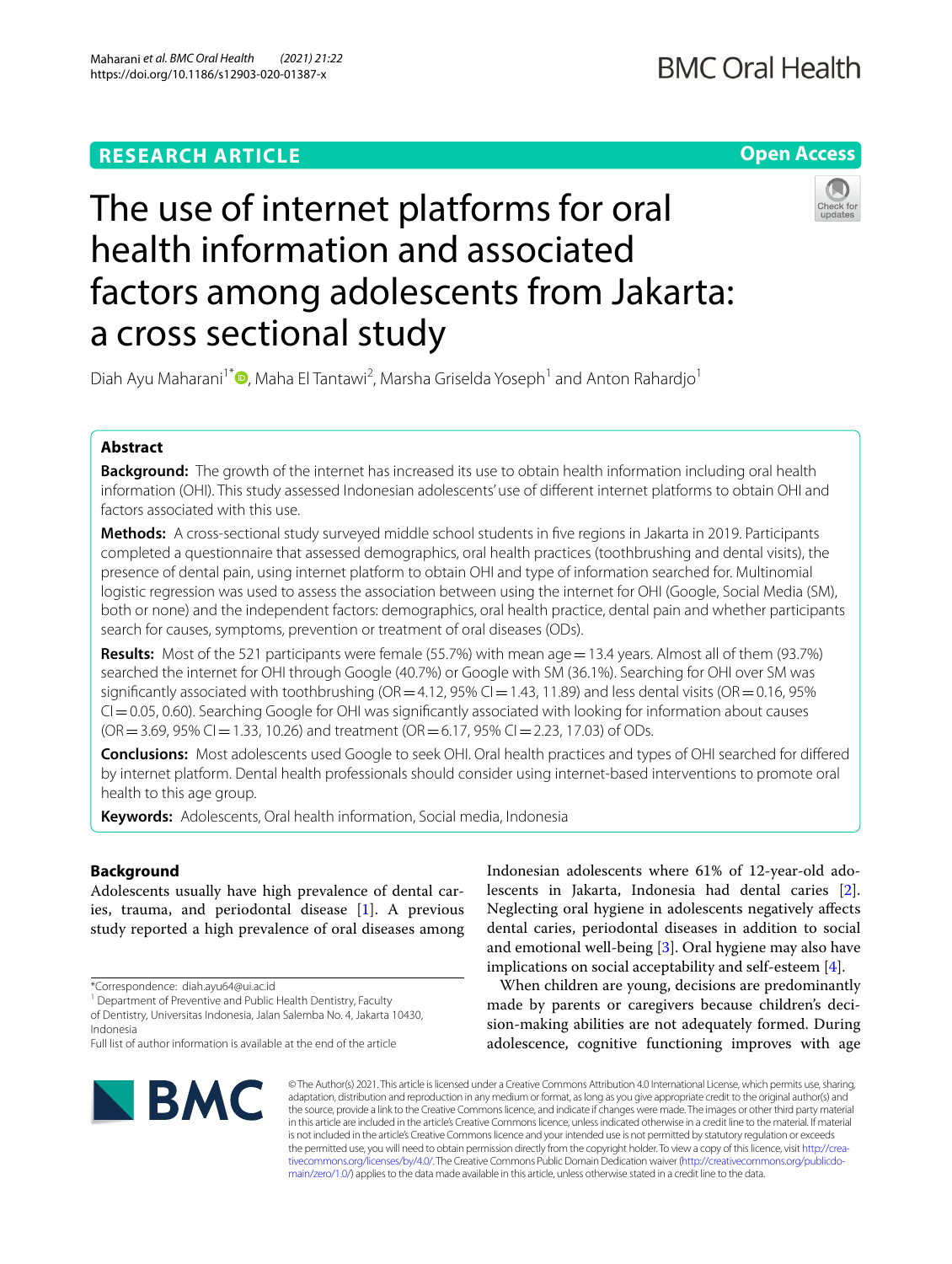and teenagers can start making and applying decisions to obtain the best possible outcome [[5\]](#page-5-4). Four capacities are required for adolescents to make their own healthcare decisions: expressing a choice, understanding, reasoning, and appreciation [\[6](#page-5-5)]. At this developmental stage, behavior modifcation is important to foster proper self-care habits that can help reduce oral diseases and hopefully last throughout life [\[7](#page-5-6)].

Using social media (SM) is one of the most common activities of today's adolescents. Websites that allow social interaction are considered SM platforms, allowing users to communicate, develop their creativity, expand their knowledge and obtain health information. Searching for health information online may make users feel more secure in expressing their primary concerns because their identities are masked and their privacy is guaranteed [[8](#page-5-7)] and users can engage with content generated by others [[9\]](#page-5-8). Health information can be disseminated through a variety of forms over SM such as blogs, podcasts, tweets, Facebook pages or posts, and YouTube videos [\[10](#page-5-9)]. A previous study showed that adolescents also used SM to seek oral health information (OHI) [\[11](#page-5-10)]. This may be especially relevant in Indonesia where it was reported that users spend more time on the internet than users in other parts of the world  $[12]$  $[12]$ . Thus, the internet may offer an opportunity to disseminate OHI targeting Indonesians adolescents.

Understanding how OHI is obtained over the internet helps in developing internet-based health education programs and allows the selection of the proper internet platform to disseminate OHI for adolescents so that health education messages are tailored to the needs and interests of the target group with potentially better engagement. It is important to understand whether adolescents use SM to search for OHI thus depending on word of mouth and experiences of peers or search Google which may direct them to websites of professional organizations, dentists or companies selling oral health care products. The objectives of this study were to assess the use of diferent internet platforms to obtain OHI by adolescents in Jakarta, and the factors associated with this use. The null hypothesis of the study was that adolescents would equally use search engines such as Google and SM to obtain OHI.

# **Methods**

# **Study design and participants**

A cross-sectional, questionnaire-based study was conducted among middle school students in five areas of Jakarta (North, South, East, West, Central) in October 2019. Jakarta is the capital and largest city of Indonesia which is the 4th most populous country in the world [\[2](#page-5-1)]. Sample size was calculated based on assuming a margin of  $error=5%$ , confidence  $level=95%$ , and percentage of adolescents using SM to obtain  $OHI=58\%$  [\[11](#page-5-10)]. The required sample size was 374 participants, increased by 30% to compensate for potential nonresponse. Adolescents were included if they went to middle school (private or public) in Jakarta, had no physical or intellectual disability preventing them from responding to the questionnaire and if their parent/guardian consented to their participation and they assented. The government provided a list of middle schools in the city. In each of the fve administrative districts of Jakarta, schools were randomly selected so that it would be possible to recruit a number of students proportional to the size of the population living in that district. Participants were selected

using cluster sampling from each school. This method resulted in the random selection of a total of 14 schools with 50 students from Central Jakarta, 70 students from North Jakarta, 148 students from West Jakarta, 109 students from South Jakarta and 144 students from East Jakarta.

### **Data collection tool**

A questionnaire was designed based on the one used by El Tantawi et al.  $[11]$  $[11]$ . The original questionnaire was translated to Bahasa Indonesia, the main language used in Indonesia then back translated to English and compared with the original English version to resolve inconsistencies. Some words were modifed so that their meaning in the Bahasa Indonesian version would be similar to the original English version. Further, a pilot test of the modifed questionnaire was conducted among adolescents to determine clarity and comprehensiveness of the wording. The final questionnaire was used as a self-administered Bahasa Indonesia form. The questionnaire was divided into three sections. The first section collected personal information including gender, date of birth, whether parents were university educated and whether the mother was a housewife. The second section assessed oral health practices including brushing twice daily and regular visits to the dentist and presence of dental pain in the last six months using close-ended questions with yes or no responses. The third section assessed the use of Internet for OHI. Participants were asked about the internet platforms they used to search for OHI: whether they used Google or a number of SM. They were also asked about the OHI they looked for covering aspects of oral diseases (ODs) including causes, symptoms, prevention and treatment. The students received the questionnaires on school premises and were given 5–10 min to respond to its items anonymously and the forms were collected afterwards. Data were entered into IBM SPSS for Windows version 23.0 (IBM Corp., Armonk, N.Y., USA) and cleaned for analysis.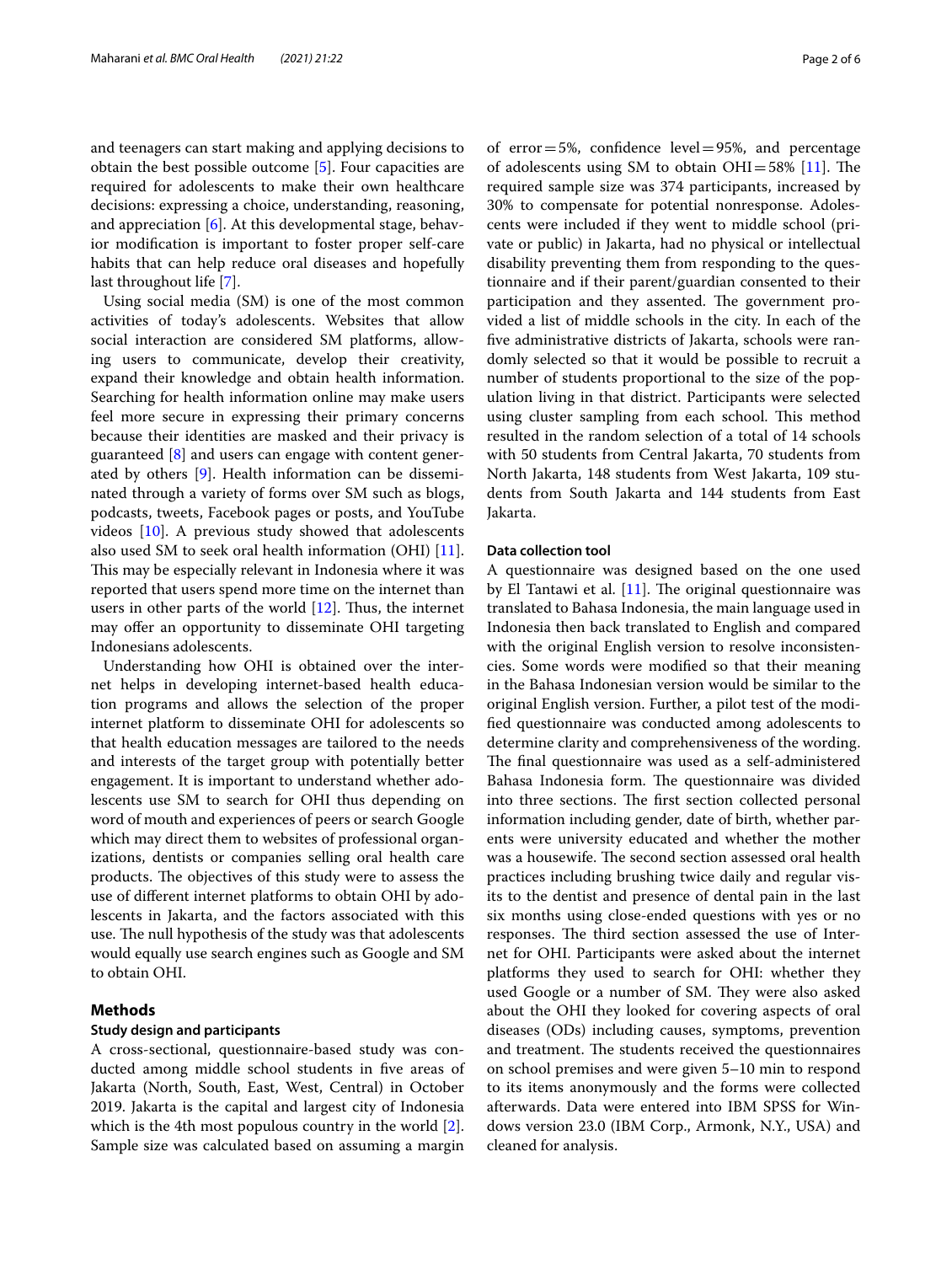# **Data analysis**

Descriptive analysis was conducted and summary measures were calculated as means and standard deviations or frequencies and percentages. A new variable "using SM" was created by counting users of any type of SM. The dependent variable was using various internet platforms to obtain OHI (categorized into using Google, SM, both, or none) and the independent variables included factors refecting interest in oral health based on their adoption of oral health practices such as brushing and dental

<span id="page-2-0"></span>**Table 1 Personal profle, toothbrushing, dental visits and dental pain among students participating in the study**

| <b>Variables</b>                     | n (%)      |
|--------------------------------------|------------|
| Gender                               |            |
| Male                                 | 231 (44.3) |
| Female                               | 290 (55.7) |
| Father's education                   |            |
| University educated                  | 181 (34.7) |
| Non-university educated              | 340 (65.3) |
| Mother's education                   |            |
| University educated                  | 170 (32.6) |
| Non-university educated              | 351 (67.4) |
| Housewife mother                     |            |
| Yes                                  | 256 (49.1) |
| No                                   | 265 (50.9) |
| Brushes twice daily                  |            |
| Yes                                  | 424 (81.4) |
| No                                   | 97 (18.6)  |
| Regular visit to the dentist         |            |
| Yes                                  | 61(11.7)   |
| No                                   | 460 (88.3) |
| Had dental pain in the last 6 months |            |
| Yes                                  | 115(22.1)  |
| No                                   | 406 (77.9) |

visits and the need for OHI due to the presence of dental pain. The independent factors also included searching for OHI about various aspects of ODs. Multinomial logistic regression analysis was used to assess the association between the dependent and independent variables adjusted for personal factors as confounders. Odds ratios and 95% confdence intervals (CIs) were calculated. Signifcance was set at 5%.

## **Results**

The parents of all students who were invited to join the study consented to their participation and the students assented ( $n=521$ , response rate = 100%). Table [1](#page-2-0) showed that most participants were female ( $n=290$ ; 55.7%) with mean age =  $13.4 \pm 1$  year old. The age of the respondents ranged from 11–17 years old. Most parents were nonuniversity educated (father  $=65.3\%$  and mother  $=67.4\%$ ), with half mothers being housewives (49.1%). Most participants brushed twice daily (81.4%), did not regularly visit the dentist (88.3%) and had no dental pain in the last 6 months (77.9%). The overall average time that they spend using the internet per day is  $3.2 \pm 1.9$  h per day.

The results show that 40.7% used Google to search for OHI, 16.9% used SM and 36.1% used both Google and SM with a total of 93.7% using some internet platform to search for OHI. Participants using SM used YouTube (40.7%), Instagram (24%), Facebook (5%) and Twitter (1.7%). About 49.3% reported searching for OHI about treatment, 47.6% about prevention, 43.4% about causes and 14.6% about symptoms of ODs.

Table [2](#page-2-1) shows that various factors were differently associated with using Google, SM or both compared to not using the internet at all to obtain OHI. Brushing twice daily was associated with signifcantly greater likelihood of using SM (OR=4.12, 95% CI=1.43, 11.89) and both Google and SM (OR=2.70, 95% CI=1.03, 7.08) but was not signifcantly associated with using Google

<span id="page-2-1"></span>

| Table 2 Factors associated with using Google, SM, and Google and SM combined for OHI versus not using the internet |  |  |  |  |
|--------------------------------------------------------------------------------------------------------------------|--|--|--|--|
| for OHI by adolescents in Jakarta, Indonesia                                                                       |  |  |  |  |

|                                      | OR (95% CI)           |                      |                        |  |  |
|--------------------------------------|-----------------------|----------------------|------------------------|--|--|
|                                      | Google                | SM                   | Google and SM combined |  |  |
| Brushes twice daily                  | 2.10 (0.84, 5.24)     | 4.12 (1.43, 11.89)*  | 2.70 (1.03, 7.08)*     |  |  |
| Visiting the dentist regularly       | 0.42(0.15, 1.17)      | $0.16(0.05, 0.60)$ * | 0.42(0.14, 1.23)       |  |  |
| Had dental pain in the last 6 months | 0.92(0.36, 2.33)      | 1.36 (0.50, 3.69)    | 1.12 (0.43, 2.96)      |  |  |
| Searching for ODs causes             | 3.69 (1.33, 10.26)*   | 3.49 (1.18, 10.26)*  | 6.98 (2.46, 19.79)*    |  |  |
| Searching for ODs symptoms           | 2.26 (0.46, 11.06)    | 1.58 (0.28, 8.88)    | $6.07$ (1.24, 29.87)*  |  |  |
| Searching for ODs treatment          | $6.17(2.23, 17.03)^*$ | 5.13 (1.75, 15.01)*  | 9.86 (3.46, 28.06)*    |  |  |
| Searching for ODs prevention         | 2.22 (0.93, 5.32)     | 1.66 (0.65, 4.25)    | 4.82 (1.95, 11.89)*    |  |  |

Adjusted for region, gender, age, parents' education and mother's job

Statistically significant at  $P < 0.05$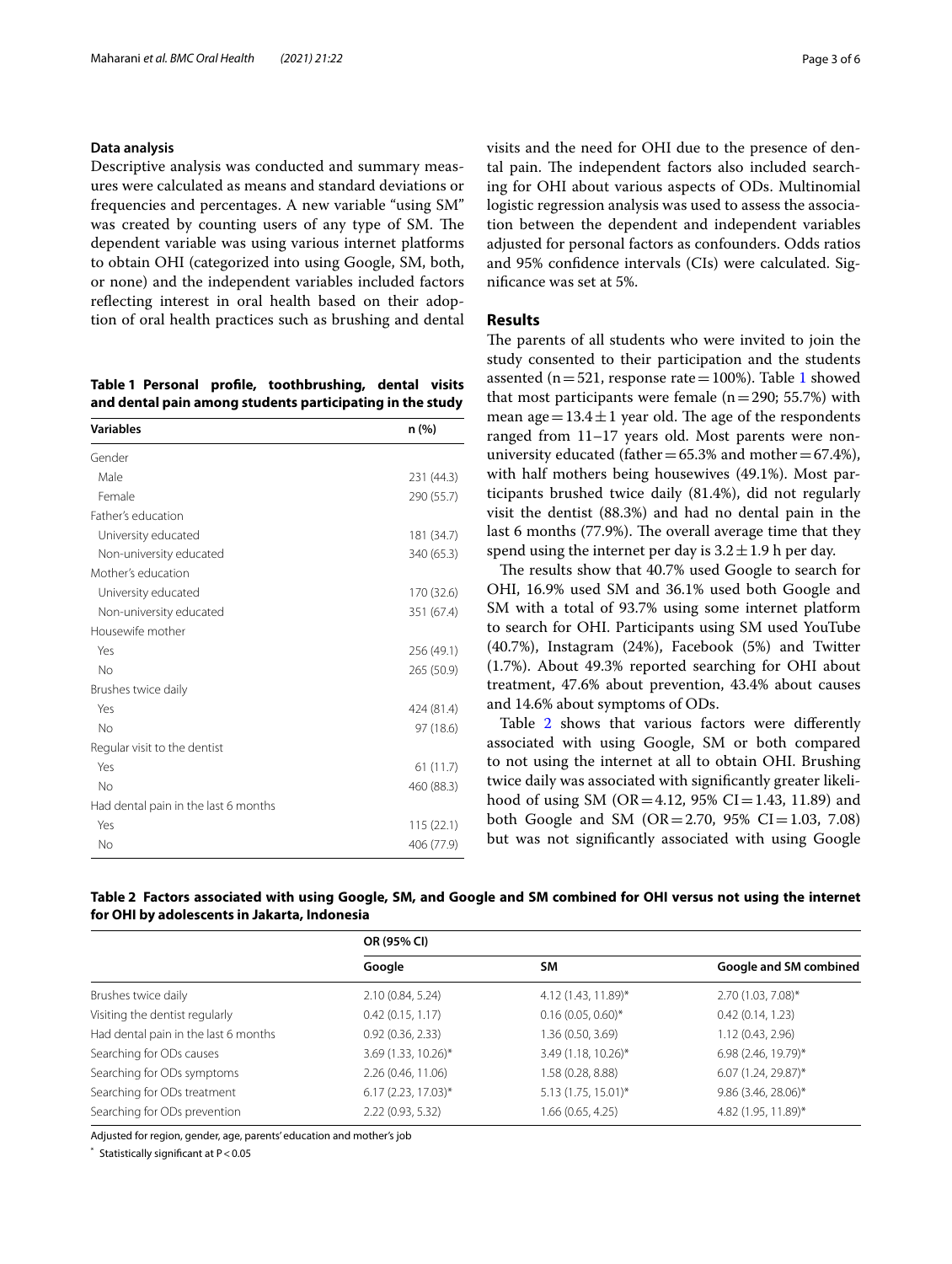alone  $(OR = 2.10, 95\% \text{ CI} = 0.84, 5.24)$ . Regular dental visits were associated with signifcantly lower likelihood of using SM (OR=0.16, 95% CI=0.05, 0.60) but had no signifcant association with using Google alone  $(OR = 0.42, 95\% \text{ CI} = 0.15, 1.17)$  or using both Google and SM (OR = 0.42, 95% CI = 0.14, 1.23). Exclusive users of Google and SM alone were signifcantly more likely than those who did not use the internet for OHI to be looking for information about ODs causes  $(OR = 3.69,$ 95% CI=1.33, 10.26 and 3.49, 95% CI=1.18, 10.26) and treatment  $(OR = 6.17, 95\% \text{ CI} = 2.23, 17.03 \text{ and}$  $OR = 5.13$ , 95%  $CI = 1.75$ , 15.01) while users of both Google and SM together were signifcantly more likely than non-users of the internet to be looking for OHI about symptoms ( $OR = 6.07$ , 95%  $CI = 1.24$ , 29.87) and prevention (OR = 4.82, 95% CI = 1.95, 11.89) in addition to causes ( $OR = 6.98$ ,  $95\%$   $CI = 2.46$ , 19.79) and treatment  $(OR = 9.86, 95\% CI = 3.46, 28.06).$ 

# **Discussion**

The study showed that the internet was used by almost all the adolescents participating in the study to obtain OHI with the majority using Google alone or in combination with SM. The search mainly focused on treatment and causes of ODs. Using SM for OHI was less likely for those who visited the dentist regularly and those who did not brush their teeth. The findings highlight the importance of the internet as a source of OHI in this vulnerable age group and draw the attention of dental professionals to the need to monitor the accuracy of OHI which is posted in most cases without quality control  $[13]$ . The findings also suggest the possibility of using the internet to ofer OHI to adolescents using websites of professional organizations and other agencies that can be retrieved through Google search. The evidence does not support the claim that the SM are the most frequent source of OHI for adolescents and thus, the null hypothesis of the study is rejected. The study showed the ubiquitous use of internet and SM by adolescents. This agrees with previous studies that highlighted the ease of use and accessibility of the internet and SM through mobile devices where they can be accessed and used any time [[11,](#page-5-10) [14](#page-5-13)].

Google was the most popular internet platform for OHI in the present study. This agrees with another study where the role of Google as a search engine was reported to be particularly important because Google actively mediates and shapes the information seen by its users [[14\]](#page-5-13). Previous research showed that search engines such as Google ofered a variety of content and had minimal advertisements. Information provided through Google can be checked through its preview feature without the need to visit the original website, thus allowing users to skim through information directly  $[15]$  $[15]$ . The present fndings agree with Fan et al. [\[16](#page-5-15)] who reported that adult users searched Google more than SM for information about plastic surgery. Google have shown how the pervasive internet, connectivity, big data analytics and artifcial intelligence can be used to dissolve boundaries and constraints, build closer relationships with adolescents, learn more about their behaviors and preferences, and deliver highly personalized experiences and products in sustainable and cost-efective ways [[17](#page-5-16)].

The present study showed that YouTube was the most popular SM for OHI. The videos offered on YouTube engage multiple senses, including hearing and seeing at the same time which is helpful for information retention. People may remember up to 10% of what they read, 20% of what they hear, 30% of what they see, and 50% of what they see and hear  $[18]$  $[18]$ . The study findings differ from those of El Tantawi et al. where Saudi adolescents preferred using Instagram for OHI [\[11\]](#page-5-10) indicating that use of diferent types of SM for OHI may difer by country or culture or even by time as certain SM become popular. For example, a 2012 survey [\[19](#page-5-18)] showed that Jakarta was the most active Twitter city in the world although the use of Twitter in the present study was reported by a minor portion of users. The difference between that report and the present fndings may be explained by the eight years that passed since this report during which the SM stage in the country has changed. By contrast, another recent report in 2019 [[20](#page-5-19)] showed that YouTube was the most popular SM in Indonesia with penetration rate>88% which agrees with the predominance of You-Tube observed in the current study.

The study showed that using SM for OHI was directly associated with toothbrushing. This may suggest that searching for OHI over SM is more frequent among those who already adopt self-care practices such as tooth brushing to maintain oral health. The findings also showed that searching SM for OHI was inversely associated with regular dental visits. This may be attributed to the availability of OHI through the dentist during these visits which reduces the need for searching for answers to questions about ODs over SM.

In the present study, dental pain was directly associate with obtaining OHI from SM and inversely associated with obtaining OHI from Google. This agrees with Bounsanga et al. [\[21\]](#page-5-20) who reported better health among adults with health information obtained from the internet but not with information obtained from SM. The associations observed in the present study were not statistically signifcant possibly indicating minimal impact of OHI on oral health status and dental pain which may be partly explained by the low prevalence of dental pain in the present study reducing the power to detect signifcant associations in addition to the young age of the participants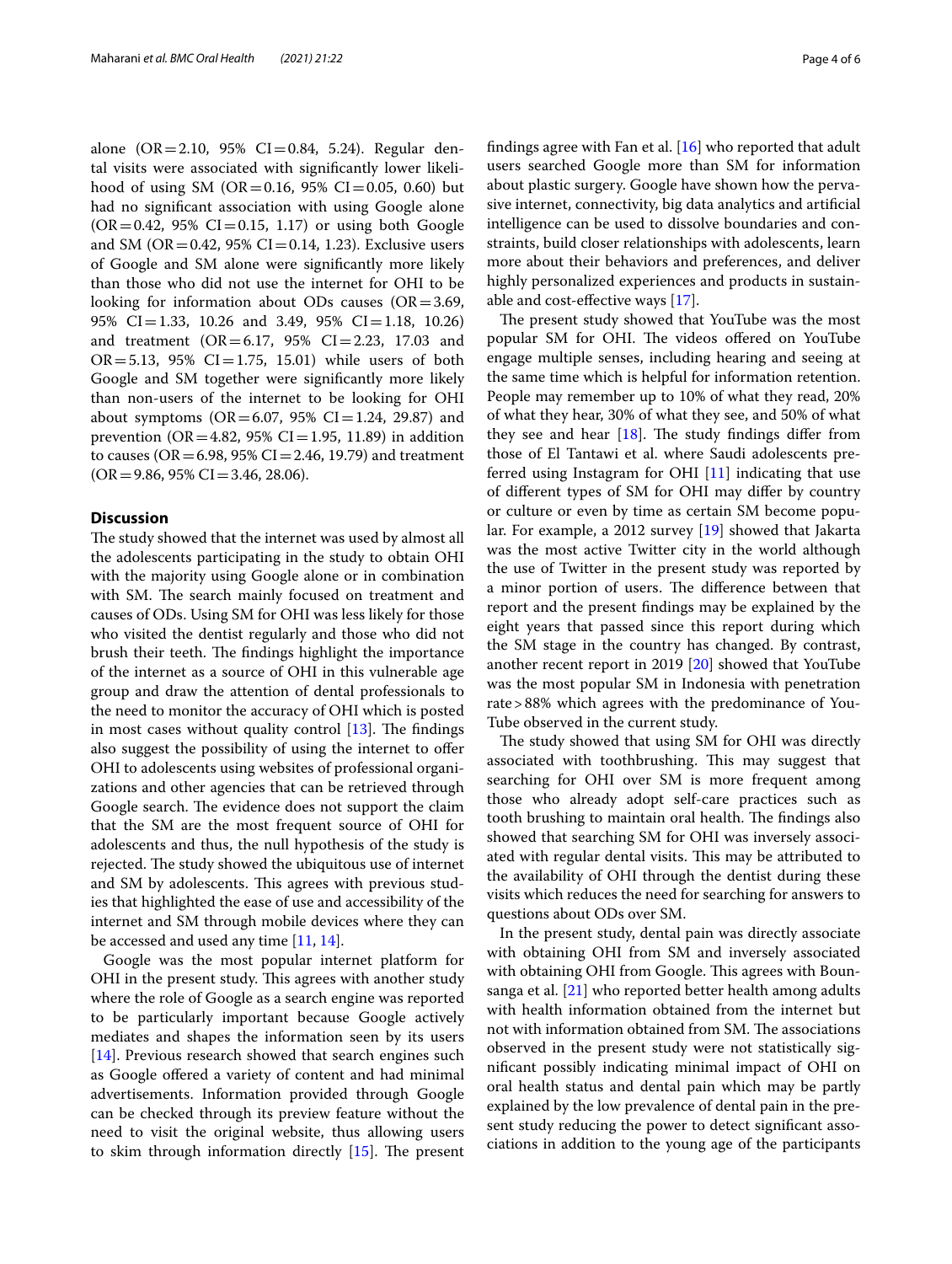which allowed limited duration for OHI to afect oral health status and pain. However, it is important to interpret these fndings within the framework of the crosssectional nature of the study which makes it impossible to prove that participants were exposed to OHI before pain assessment and that OHI may, therefore, potentially reduce/change pain. Further longitudinal studies are needed to assess causality between exposure to OHI from various sources and oral status or dental pain. Confounder identifcation is important. Personal factors were considered as confounders in this study. Without proper adjustment for confounders, the association will be a biased estimate of the true association. The confounders were adjusted by controlling it with appropriate statistical techniques [[22](#page-5-21)].

The present study draws attention to the importance of OHI on the internet because of the great interest of adolescents in it. Dental professionals may need to direct their attention toward these tools for the dissemination of OHI. Translating research fndings into easy-tounderstand language and disseminating these fndings to attract the attention of online users may help provide evidence-based OHI material  $[23]$  $[23]$ . There is a need to explore the quality of OHI currently available on Google and YouTube in Bahasa Indonesia. The present study is limited by its cross-sectional design which suggests association but cannot prove causality. The study included adolescents only from Jakarta which is one city in Indonesia. However, it is the largest city in the country and the profle of its population generally refects the characteristics of the population including adolescents all over the country [[2](#page-5-1)].

Adolescents possessing capacities required for decision-making, such as understanding the choices and reasoning of the decision being made, may need support of facilitating environmental factors  $[6]$  $[6]$ . This process might be explained by behavioral theories. The social learning theory assumes that behavior is learnt from the environment through observation  $[24]$  $[24]$ . This suggests that SM imagery content has the potential to infuence oral health behavior. Furthermore, the theory of presumed media infuence persuasive media messages infuence attitudes indirectly by changing perceptions of descriptive norms among peers [\[25](#page-5-24)]. Another theory, the theory of planned behavior [\[26](#page-5-25)] treats attitudes and norms as separate factors infuencing behavior and does not consider how beliefs and attitudes might infuence injunctive norms. Therefore, it is essential to further conduct studies to develop appropriate OHI for adolescents, given the possibilities of diferent theories as a base of explaining the efficacy of the information delivered. SM has the potential to reach and infuence a broad audience, particularly as a means of engagement rather than just disseminating information. Audio-visual SM may be more efficient for oral health promotion amongst adolescent when compared to solely text-based medium [[27\]](#page-5-26). Clinicians interested in using YouTube and other SM for broad reach to adolescents may beneft from engaging adolescents in creating powerful and efective SM messages. It was reported that adolescents were more engaged with videos posted by their peers, which may have been viewed as easier to understand [\[28](#page-5-27)].

## **Conclusion**

Based on the fndings of this study, most adolescents in Jakarta used the internet to obtain OHI focusing more on Google than SM. There are differences among adolescents searching Google and SM for OHI based on oral health practices and the type of OHI addressing specifc aspects of ODs.

#### **Abbreviations**

OHI: Oral health information; SM: Social media; ODs: Oral diseases.

#### **Acknowledgements**

Not applicable.

#### **Authors' contributions**

DAM and AR supervised the study and contributed to the conception of the study. MGY contributed to the acquisition of data. MET contributed to the statistical analysis and data interpretation. DAM and MET revised the manuscript critically for important intellectual content and contributed to the drafting and fnalizing of the manuscript. AR and MGY dealt with local bureaucracy, obtained study permits, and acted as a liaison to obtain ethical clearance. All authors have approved the fnal version and agreed to be accountable for all aspects of the work.

#### **Funding**

This research was supported by grants from Universitas Indonesia. Financial support included for the data collection and presentation of results.

#### **Availability of data and materials**

The raw data are available from the authors to any author who wishes to collaborate with us.

#### **Ethics approval and consent to participate**

Ethical approval was granted by the Research Ethics Committee of the Faculty of Dentistry, Universitas Indonesia (approval no. 68/Ethical Approval/ FKGUI/VIII/2019). This research was conducted in full accordance with the World Medical Association Declaration of Helsinki. The principal investigator is responsible for ensuring the confdentiality of the study documents and protecting the anonymity of all respondents. Written informed consent was provided by the parents and participating adolescents assented to participating. Written informed consent was also obtained from participants who are 16 and over.

## **Consent for publication**

Not applicable.

# **Competing interests**

The authors declare that they have no competing interests.

#### **Author details**

<sup>1</sup> Department of Preventive and Public Health Dentistry, Faculty of Dentistry, Universitas Indonesia, Jalan Salemba No. 4, Jakarta 10430, Indonesia. <sup>2</sup> Department of Pediatric Dentistry and Dental Public Health, Faculty of Dentistry, Alexandria University, Alexandria, Egypt.